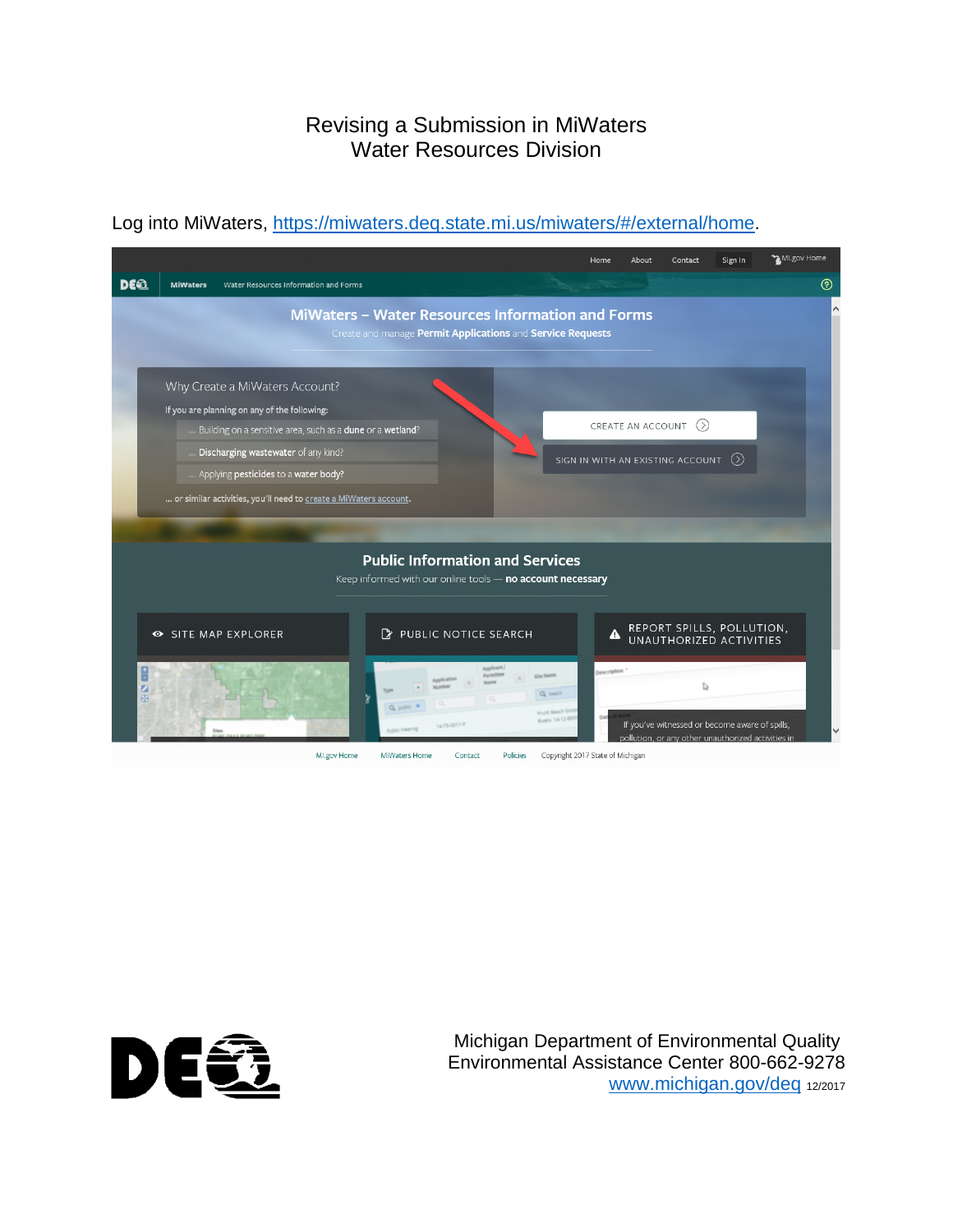There are two ways to get to the application to revise it. You can either start by selecting the correct site or clicking Apps, Requests and Reports.

|                                                                                                         | MI.gov Home<br>Home<br>About<br>Sign Out<br>Contact                                                                                                                                                                                                                                                                                                                                                                                                                                                                                                                                                                                                                                                                                                                                                                                                                                                                                                                                                                                                                                                  |
|---------------------------------------------------------------------------------------------------------|------------------------------------------------------------------------------------------------------------------------------------------------------------------------------------------------------------------------------------------------------------------------------------------------------------------------------------------------------------------------------------------------------------------------------------------------------------------------------------------------------------------------------------------------------------------------------------------------------------------------------------------------------------------------------------------------------------------------------------------------------------------------------------------------------------------------------------------------------------------------------------------------------------------------------------------------------------------------------------------------------------------------------------------------------------------------------------------------------|
| DE62<br><b>MiWaters</b>                                                                                 | ل⊐<br>℗<br>Water Resources Information and Forms                                                                                                                                                                                                                                                                                                                                                                                                                                                                                                                                                                                                                                                                                                                                                                                                                                                                                                                                                                                                                                                     |
| ĸ                                                                                                       | Welcome to MiWaters                                                                                                                                                                                                                                                                                                                                                                                                                                                                                                                                                                                                                                                                                                                                                                                                                                                                                                                                                                                                                                                                                  |
| (AII)<br>Home<br>Notifications<br>Contacts List<br>Apps, Requests and Reports<br>Permits<br>Evaluations | Getting Started<br><b>Containst permit applications and service requests to DEQ's Water Resources Division.</b><br>MiWaters is a one-stop portal for set<br>Once you or your organized on has been issued a permit you can submit required reports or request changes to your permit here.<br>Finding  id Submitting Applications and Requests<br>on by browsing the available application, service request and report forms. Once the desired form is located, you can fill it out, submit it, and track it here.<br>Managing Information for an Existing Facility, Project, or Site<br>If you are affiliated with an existing facility, project, or site that has had DEQ involvement, your MiWaters account can be granted access to the site in one of the following ways:<br>. Contact the facility directly and ask the designated MiWaters account administrator to invite you to join the site.<br>. Enter a Verification Code provided by mail from DEQ<br>. If the site does not currently have an active account manager, contact MiWaters support to learn how to set up a site account. |
| Violations<br>Compliance and Enforcement<br>Actions<br><b>Financials</b><br>Documents                   | If your facility, project or site has not yet had DEQ involvement, your site will be created after you fill out and submit an application or service request form and DEQ has begun processing it.<br>Getting Help<br>Use the Help link icon in the top right comer of any page to view screen-specific help. If you still need assistance click the Contact link in the page header for additional support options.                                                                                                                                                                                                                                                                                                                                                                                                                                                                                                                                                                                                                                                                                 |
|                                                                                                         | Copyright 2017 State of Michigan<br>MI.gov Home<br>Policies<br><b>MiWaters Home</b><br>Contact                                                                                                                                                                                                                                                                                                                                                                                                                                                                                                                                                                                                                                                                                                                                                                                                                                                                                                                                                                                                       |

# **Option 1**: Click Apps, Requests and Reports.

#### Click Continue Draft and View Submitted Forms.

|                                                                                                                                                                                             |                                                                                                                                                                                                                                                                                                                                                                                                                           | Home                                                                                                                                                                                                    | About | Contact | Sign Out | MI.gov Home |
|---------------------------------------------------------------------------------------------------------------------------------------------------------------------------------------------|---------------------------------------------------------------------------------------------------------------------------------------------------------------------------------------------------------------------------------------------------------------------------------------------------------------------------------------------------------------------------------------------------------------------------|---------------------------------------------------------------------------------------------------------------------------------------------------------------------------------------------------------|-------|---------|----------|-------------|
| DE2<br><b>MiWaters</b>                                                                                                                                                                      | Water Resources Information and Forms                                                                                                                                                                                                                                                                                                                                                                                     |                                                                                                                                                                                                         |       | ロ       | ൫<br>≗   |             |
| R                                                                                                                                                                                           | Applications, Requests and Reports                                                                                                                                                                                                                                                                                                                                                                                        |                                                                                                                                                                                                         |       |         |          |             |
| O(All)<br>$\overline{\phantom{a}}$<br>Home<br>Notifications<br>Contacts List<br>Apps, Requests and Reports<br>Permits<br>Evaluations<br>Violations<br>Compliance and Enforcement<br>Actions | Applications, Service Requests, Permit Changes<br>Including any other forms not related to compliance actions<br><b>Start New Form</b><br>Permit Applications, Service Requests, Permit Change Forms,<br>and more<br>Compliance Reports<br>Forms relating to active compliance actions and current permits<br>New and Draft Compliance Reports<br>Browse available schedules required by a permit or<br>compliance action | Continue Draft & View Submitted Forms<br>View or revise draft and submitted Applications, Service<br>Requests and Permit Change Forms<br>Submitted Compliance Reports<br>View or revise past submittals |       |         |          |             |
| Financials<br>Documents                                                                                                                                                                     |                                                                                                                                                                                                                                                                                                                                                                                                                           |                                                                                                                                                                                                         |       |         |          |             |
|                                                                                                                                                                                             |                                                                                                                                                                                                                                                                                                                                                                                                                           |                                                                                                                                                                                                         |       |         |          |             |
|                                                                                                                                                                                             | MI.gov Home<br>MiWaters Home<br>Contact                                                                                                                                                                                                                                                                                                                                                                                   | Copyright 2017 State of Michigan<br><b>Policies</b>                                                                                                                                                     |       |         |          |             |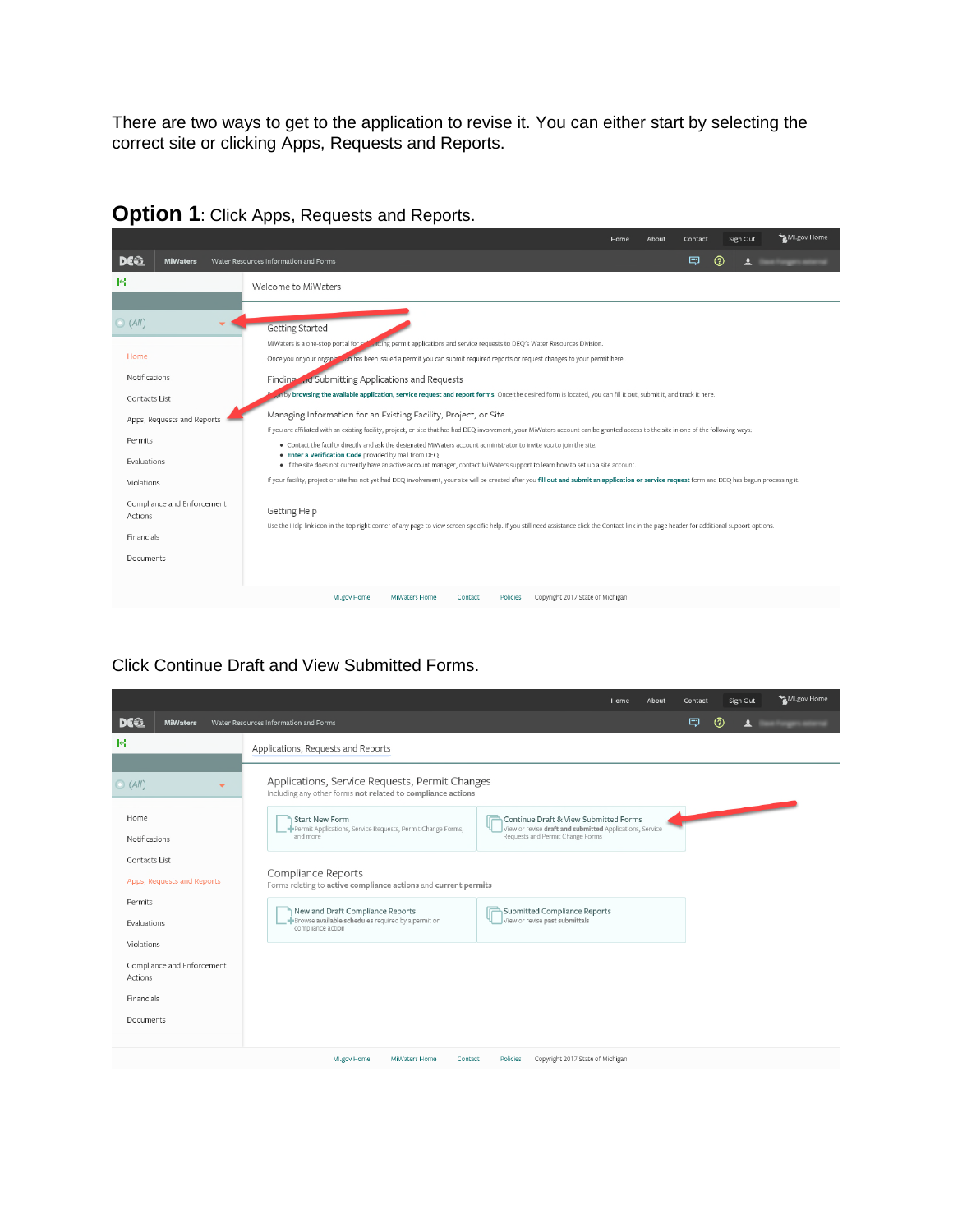After clicking Continue Draft and View Submitted Forms, you can click View or Revise Submission to revise the submission. Make sure you are doing this for the correct application and site.

|                                                                                                                                               |                                        |                                                                                                                                                                                                                                                       |                          |                                     |                                                                                 |                                   | Home                    | About  | Contact                  | Sign Out         | MI.gov Home                                                                  |
|-----------------------------------------------------------------------------------------------------------------------------------------------|----------------------------------------|-------------------------------------------------------------------------------------------------------------------------------------------------------------------------------------------------------------------------------------------------------|--------------------------|-------------------------------------|---------------------------------------------------------------------------------|-----------------------------------|-------------------------|--------|--------------------------|------------------|------------------------------------------------------------------------------|
| <b>DEE</b><br><b>MiWaters</b>                                                                                                                 | Water Resources Information and Forms  |                                                                                                                                                                                                                                                       |                          |                                     |                                                                                 |                                   |                         |        | 同                        | $^{\circ}$<br>으  |                                                                              |
| R                                                                                                                                             |                                        | Forms - Drafted or Submitted                                                                                                                                                                                                                          |                          | View All Apps, Requests and Reports |                                                                                 |                                   |                         |        |                          |                  | This screen lists draft and submitted applications and change request forms. |
| O (All)<br>$\overline{\phantom{a}}$                                                                                                           | Relates To<br>$\Rightarrow$            | Form Name<br>$\Rightarrow$                                                                                                                                                                                                                            | $\div$<br>Created By     | Created<br>$\hat{\div}$<br>Date     | Received<br>$\stackrel{\scriptscriptstyle \pm}{\scriptscriptstyle \mp}$<br>Date | Submission<br>Reference<br>Number | Agency<br>Contact       | $\div$ | <b>Status</b>            | $\blacktriangle$ | $\wedge$                                                                     |
| Home                                                                                                                                          | $\overline{\mathbb{Y}}$                | $\overline{\mathbb{Y}}$                                                                                                                                                                                                                               | $\overline{\mathcal{V}}$ | $\overline{\mathbb{Y}}$             | $\overline{\mathbb{Y}}$                                                         | $\overline{u}$                    | $\overline{\mathbb{Y}}$ |        | $\overline{\mathcal{V}}$ |                  |                                                                              |
| Notifications<br>Contacts List<br>Apps, Requests and Reports<br>Permits<br>Evaluations<br>Violations<br>Compliance and Enforcement<br>Actions | test-1                                 | Application -<br>MDEQ/USACE<br>Joint Permit<br>Application<br>(JPA) for Inland<br>Lakes and<br>Streams, Great<br>Lakes, Wetlands,<br>Floodplains,<br>Dams,<br>Environmental<br>Areas, High Risk<br><b>Erosion Areas</b><br>and Critical Dune<br>Areas |                          | 12/05/2017                          |                                                                                 | HN9-VV9N-<br>Z0DZG                |                         |        | <b>Draft</b>             |                  | Continue Draft Submission                                                    |
| Financials<br>Documents                                                                                                                       | test-1<br>$\left\langle \right\rangle$ | Application -<br>Application For<br>Bottomland<br>Conveyance<br>$m_{\rm min}$ and                                                                                                                                                                     |                          | 12/05/2017                          |                                                                                 | HN9-VVC9-<br>6CF9H                |                         |        | Preprocessing            |                  | View or Revise Submission<br>$\checkmark$                                    |
|                                                                                                                                               |                                        | MI.gov Home                                                                                                                                                                                                                                           | <b>MiWaters Home</b>     | Contact                             | Policies                                                                        | Copyright 2017 State of Michigan  |                         |        |                          |                  |                                                                              |

**Option 2**: Click the small triangle to select your site, then click Apps, Requests and Reports.

|                               |                                                                                                                                                                                                                                                                                                                                                           | Home | About | Contact | Sign Out | MI.gov Home |  |  |  |  |  |  |  |  |
|-------------------------------|-----------------------------------------------------------------------------------------------------------------------------------------------------------------------------------------------------------------------------------------------------------------------------------------------------------------------------------------------------------|------|-------|---------|----------|-------------|--|--|--|--|--|--|--|--|
| <b>DEQ</b><br><b>MiWaters</b> | Water Resources Information and Forms                                                                                                                                                                                                                                                                                                                     |      |       | ⇨       | (?)      |             |  |  |  |  |  |  |  |  |
| М                             | Welcome to MiWaters                                                                                                                                                                                                                                                                                                                                       |      |       |         |          |             |  |  |  |  |  |  |  |  |
| test-1                        |                                                                                                                                                                                                                                                                                                                                                           |      |       |         |          |             |  |  |  |  |  |  |  |  |
|                               | Getting Started                                                                                                                                                                                                                                                                                                                                           |      |       |         |          |             |  |  |  |  |  |  |  |  |
|                               | MiWaters is a one-stop portal for submitting permit applications and service requests to DEQ's Water Resources Division.                                                                                                                                                                                                                                  |      |       |         |          |             |  |  |  |  |  |  |  |  |
| Home                          | Once you or your organization has been issued a permit you can submit required reports or request changes to your permit here.<br>Finding and Submitting Applications and Requests<br>Begin by browsing the available application, service request and report forms. Once the desired form is located, you can fill it out, submit it, and track it here. |      |       |         |          |             |  |  |  |  |  |  |  |  |
| Notifications                 |                                                                                                                                                                                                                                                                                                                                                           |      |       |         |          |             |  |  |  |  |  |  |  |  |
| Details                       |                                                                                                                                                                                                                                                                                                                                                           |      |       |         |          |             |  |  |  |  |  |  |  |  |
| Contacts List                 | Managing Information for an Existing Facility, Project, or Site                                                                                                                                                                                                                                                                                           |      |       |         |          |             |  |  |  |  |  |  |  |  |
|                               | If you are affiliated with an existing facility, project, or site that has had DEQ involvement, your MiWaters account can be granted access to the site in one of the following ways:                                                                                                                                                                     |      |       |         |          |             |  |  |  |  |  |  |  |  |
| Apps, Requests and            | . Contact the facility directly and ask the designated MiWaters account administrator to invite you to join the site.                                                                                                                                                                                                                                     |      |       |         |          |             |  |  |  |  |  |  |  |  |
| Reports                       | . Enter a Verification Code provided by mail from DEQ<br>. If the site does not currently have an active account manager, contact MiWaters support to learn how to set up a site account.                                                                                                                                                                 |      |       |         |          |             |  |  |  |  |  |  |  |  |
| Permits                       | If your facility, project or site has not yet had DEQ involvement, your site will be created after you fill out and submit an application or service request form and DEQ has begun processing it.                                                                                                                                                        |      |       |         |          |             |  |  |  |  |  |  |  |  |
| Evaluations                   |                                                                                                                                                                                                                                                                                                                                                           |      |       |         |          |             |  |  |  |  |  |  |  |  |
| Violations                    | Getting Help                                                                                                                                                                                                                                                                                                                                              |      |       |         |          |             |  |  |  |  |  |  |  |  |
|                               | Use the Help link icon in the top right corner of any page to view screen-specific help. If you still need assistance click the Contact link in the page header for additional support options.                                                                                                                                                           |      |       |         |          |             |  |  |  |  |  |  |  |  |
| Compliance and                |                                                                                                                                                                                                                                                                                                                                                           |      |       |         |          |             |  |  |  |  |  |  |  |  |
| <b>Enforcement Actions</b>    |                                                                                                                                                                                                                                                                                                                                                           |      |       |         |          |             |  |  |  |  |  |  |  |  |
| Financials                    |                                                                                                                                                                                                                                                                                                                                                           |      |       |         |          |             |  |  |  |  |  |  |  |  |
|                               | Copyright 2017 State of Michigan<br>MI .gov Home<br>MiWaters Home<br>Contact<br><b>Policies</b>                                                                                                                                                                                                                                                           |      |       |         |          |             |  |  |  |  |  |  |  |  |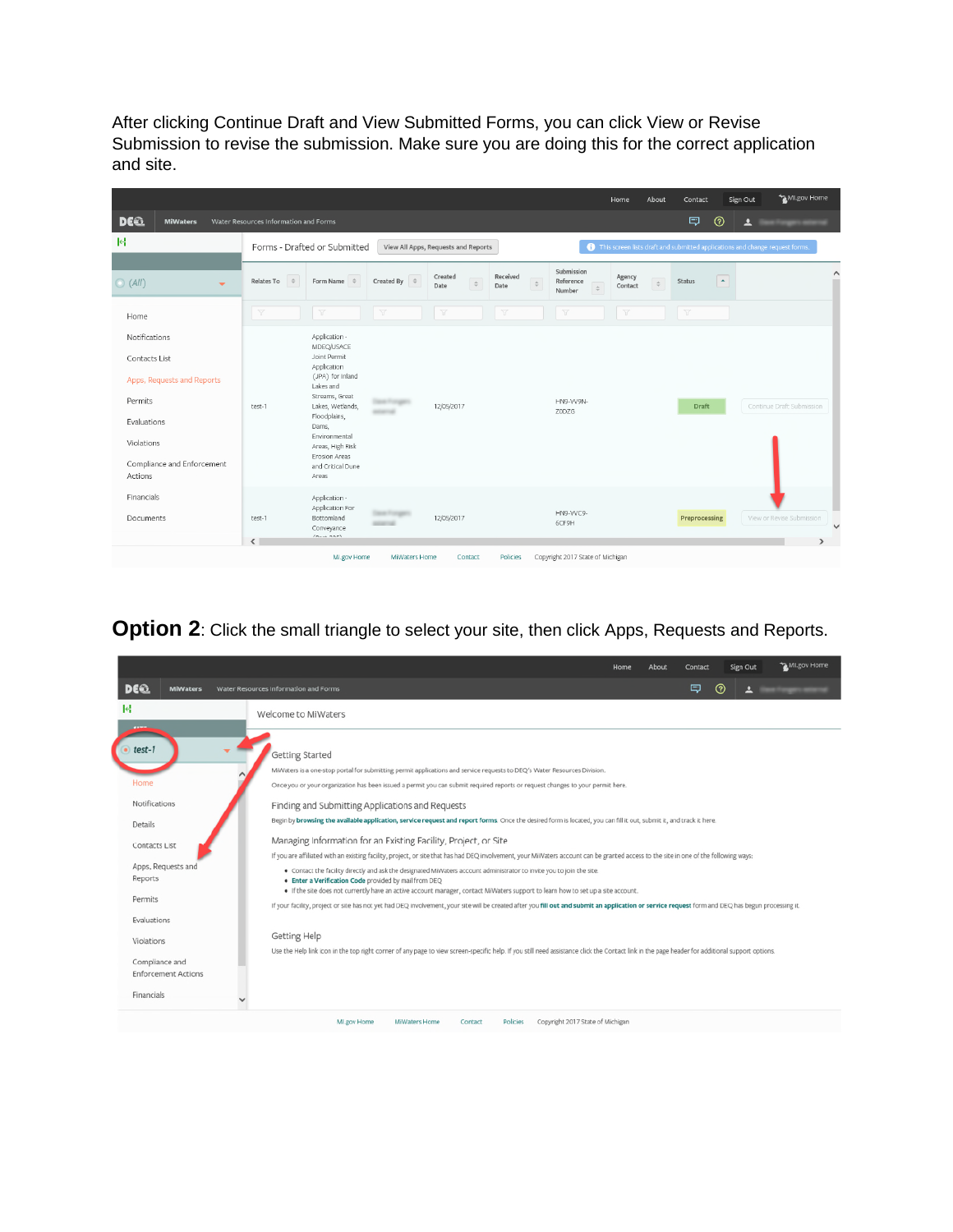|                                                                                                                                                                                          |                         |                                                                                                | Home                                                                                                             | About | Contact | Sign Out    | MI.gov Home    |
|------------------------------------------------------------------------------------------------------------------------------------------------------------------------------------------|-------------------------|------------------------------------------------------------------------------------------------|------------------------------------------------------------------------------------------------------------------|-------|---------|-------------|----------------|
| DE 2<br><b>MiWaters</b>                                                                                                                                                                  |                         | Water Resources Information and Forms                                                          |                                                                                                                  |       | Ξ       | $\circledR$ | $\overline{a}$ |
| R<br><b>SITE</b>                                                                                                                                                                         |                         | Applications, Requests and Reports                                                             |                                                                                                                  |       |         |             |                |
| test-1                                                                                                                                                                                   | $\overline{\mathbf{v}}$ | Applications & Service Requests<br>Including any other forms not related to compliance actions |                                                                                                                  |       |         |             |                |
| Home<br>Notifications<br>Details<br>Contacts List<br>Apps, Requests and<br>Reports<br>Permits<br>Evaluations<br>Violations<br>Compliance and<br><b>Enforcement Actions</b><br>Financials | $\checkmark$            | <b>Start New Form</b><br>Permit Applications, Service Requests, and more                       | Continue Draft & View Submitted Forms<br>View or revise draft and submitted Applications and Service<br>Requests |       |         |             |                |
|                                                                                                                                                                                          |                         | Ml.gov Home<br>MiWaters Home<br>Contact                                                        | Copyright 2017 State of Michigan<br>Policies                                                                     |       |         |             |                |

Click Continue Draft and View Submitted Forms to revise the application.

Then click View or Revise Submission to revise your application.

|                                                            |                                                                                                                |                                                                     |                |                           |        |                         |          |                                  |                         | Home          | About                   | Contact                                                                      | Sign Out                              | MI.gov Home |                         |  |  |  |
|------------------------------------------------------------|----------------------------------------------------------------------------------------------------------------|---------------------------------------------------------------------|----------------|---------------------------|--------|-------------------------|----------|----------------------------------|-------------------------|---------------|-------------------------|------------------------------------------------------------------------------|---------------------------------------|-------------|-------------------------|--|--|--|
| <b>DEE</b><br><b>MiWaters</b>                              | Water Resources Information and Forms                                                                          |                                                                     |                |                           |        |                         |          |                                  |                         |               |                         | ロ                                                                            | $^{\circ}$<br>$\overline{\mathbf{r}}$ |             |                         |  |  |  |
| <b>R</b>                                                   |                                                                                                                | Forms - Drafted or Submitted<br>View All Apps, Requests and Reports |                |                           |        |                         |          |                                  |                         |               |                         | This screen lists draft and submitted applications and change request forms. |                                       |             |                         |  |  |  |
| <b>SITE</b>                                                |                                                                                                                | Submission                                                          |                |                           |        |                         |          |                                  |                         |               |                         |                                                                              |                                       |             |                         |  |  |  |
| $\bullet$ test-1<br>$\overline{\mathbf{v}}$                | Form Name                                                                                                      | $\stackrel{\scriptscriptstyle \pm}{\scriptscriptstyle \mp}$         | Created By     | Created<br>$\div$<br>Date | $\div$ | Received<br>Date        | $\div$   | Reference<br>Number              | Agency<br>Contact       | $\Rightarrow$ | <b>Status</b>           | $\blacktriangle$                                                             |                                       |             |                         |  |  |  |
| Home                                                       | $\hat{\phantom{1}}$<br>$\overline{Y}$                                                                          |                                                                     | $\overline{Y}$ | $\overline{\mathbb{Y}}$   |        | $\overline{\mathbb{Y}}$ |          | $\overline{Y}$                   | $\overline{\mathbb{Y}}$ |               | $\overline{\mathbb{Y}}$ |                                                                              |                                       |             |                         |  |  |  |
| Notifications<br>Details                                   | Application -<br>MDEQ/USACE Joint<br>Permit Application                                                        |                                                                     |                |                           |        |                         |          |                                  |                         |               |                         |                                                                              |                                       |             |                         |  |  |  |
| Contacts List<br>Apps, Requests and<br>Reports             | (JPA) for Inland Lakes<br>and Streams, Great<br>Lakes, Wetlands,<br>Floodplains, Dams,<br>Environmental Areas, | High Risk Erosion Areas<br>and Critical Dune Areas                  |                | 12/05/2017                |        |                         |          | HN9-VV9N-<br>Z0DZG               |                         |               | <b>Draft</b>            |                                                                              | Continue Draft Submission             |             | $\overline{\mathbb{m}}$ |  |  |  |
| Permits<br>Evaluations<br>Violations                       | For Bottomland                                                                                                 | Application - Application<br>Conveyance (Part-325)                  |                | 12/05/2017                |        |                         |          | HN9-VVC9-6CF9H                   |                         |               | Preprocessing           |                                                                              | View or Revise Submission             |             |                         |  |  |  |
| Compliance and<br><b>Enforcement Actions</b><br>Financials | $\checkmark$                                                                                                   |                                                                     |                |                           |        |                         |          |                                  |                         |               |                         |                                                                              |                                       |             |                         |  |  |  |
|                                                            |                                                                                                                |                                                                     | MI.gov Home    | MiWaters Home             |        | Contact                 | Policies | Copyright 2017 State of Michigan |                         |               |                         |                                                                              |                                       |             |                         |  |  |  |

For additional assistance with MiWaters, please refer to our website [www.mi.gov/miwaters](http://www.mi.gov/miwaters). For MiWaters contact information, please refer to [http://www.michigan.gov/deq/0,4561,7-135-](http://www.michigan.gov/deq/0,4561,7-135-3313_72753-358420--,00.html) [3313\\_72753-358420--,00.html.](http://www.michigan.gov/deq/0,4561,7-135-3313_72753-358420--,00.html)